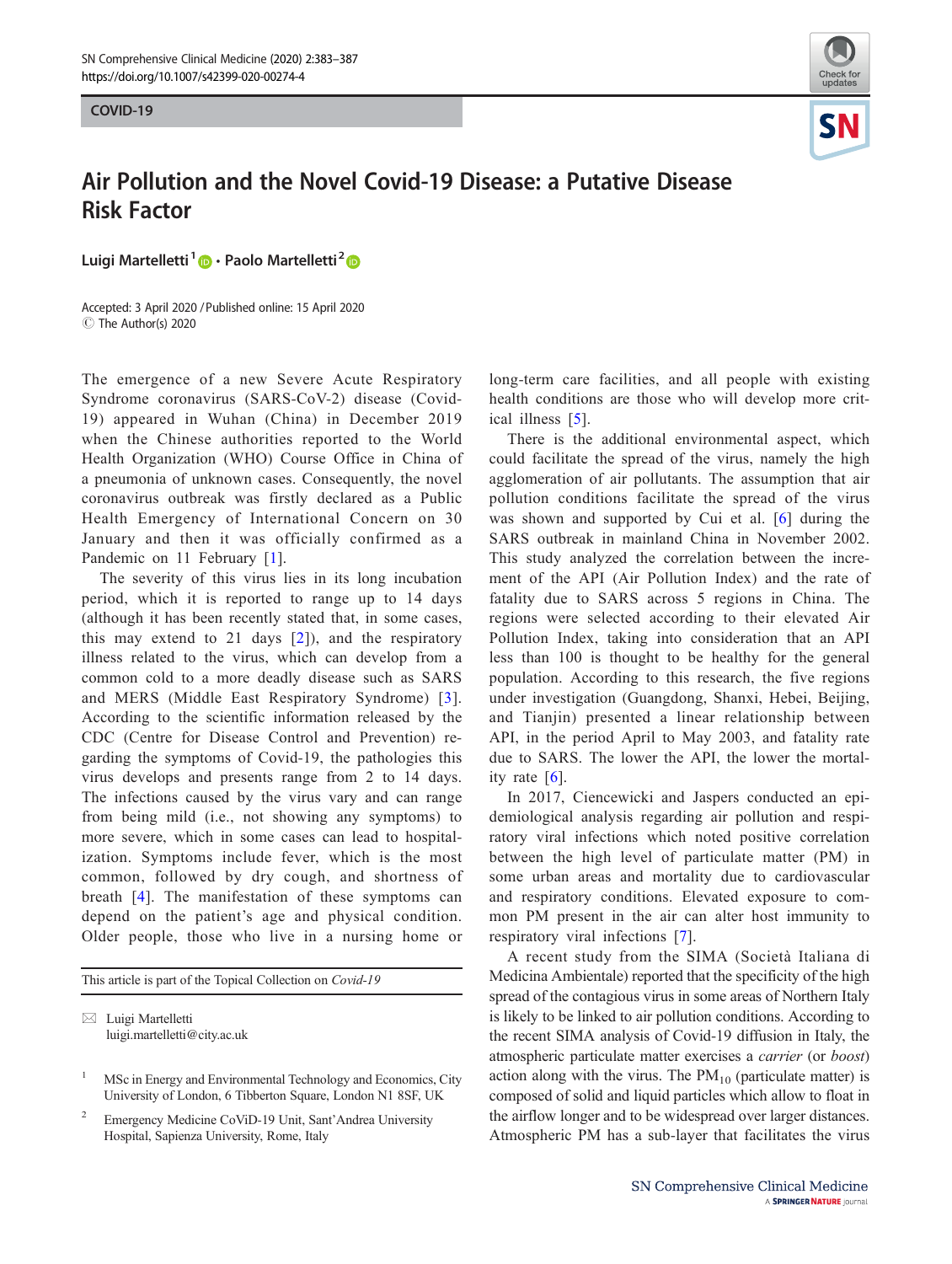survival in airflows for hours or days. The local atmospheric aspect is another environmental factor that must be considered in the accelerated diffusion of this virus. In fact, SARS-CoV-2 has facilitated activation rates when in presence of high local relative humidity, while it is inhibited in hot climate situations [[8\]](#page-4-0). This research shows how the Italian Northern Regions, which have been the most affected by Covid-19, are also those with a high amount of atmospheric particulate matter ( $PM_{10}$  and  $PM_{2.5}$ ) going above the legislative standards (limit, 50  $\mu$ g/m<sup>3</sup> per day) in the month of February 2020. This relationship can also be seen by comparing the following two images which illustrate the nitrogen dioxide emissions and the Covid-19 case fatality in Northern Italy during January 2020. The red zone in Fig. 1 indicates high PM agglomerations while the red circles in Fig. [2](#page-2-0) designate those infected. A correlation between elevated concentration of PM and the high spread and mortality rate is visible.

Although the connection can be considered both a false statement as it lacks data and causality, China has faced a near identical situation with the epicenter of the Covid-19 pandemic, where elevated concentrations of air pollutants were present in the regions mostly affected (see Figs. [3](#page-3-0) and [4](#page-3-0)). The above studies show that air pollutants, such as particulate matter, nitrogen dioxide, and carbon monoxide, are most likely direct to facilitate the longevity of virus particles in favorable climate conditions.

SARS virus and other respiratory diseases such as COPD (chronic obstructive pulmonary disease) find fertile "territory" in air pollutant particles and, in a linear relationship, they survive longer and become more aggressive in an immune system already aggravated by these harmful substances. This hypothesis needs to be validated by further future epidemiological studies in multiple geographic regions affected by the Covid-19 pandemic.



Fig. 1 Particulate matter emissions drop over Italy in February 2020 [[8\]](#page-4-0)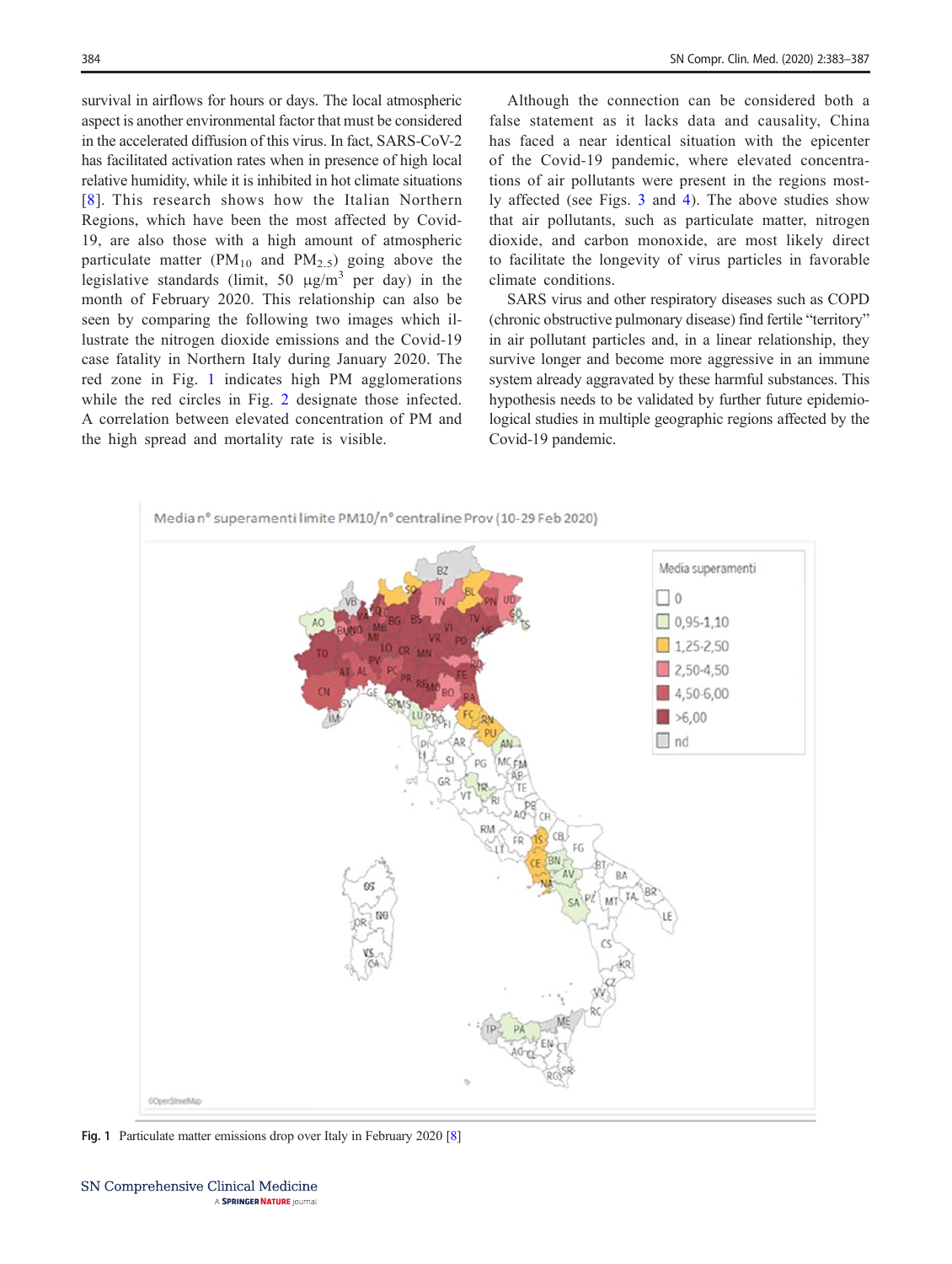<span id="page-2-0"></span>

Fig. 2 CoViD-19 cases over Italy [\[9](#page-4-0)]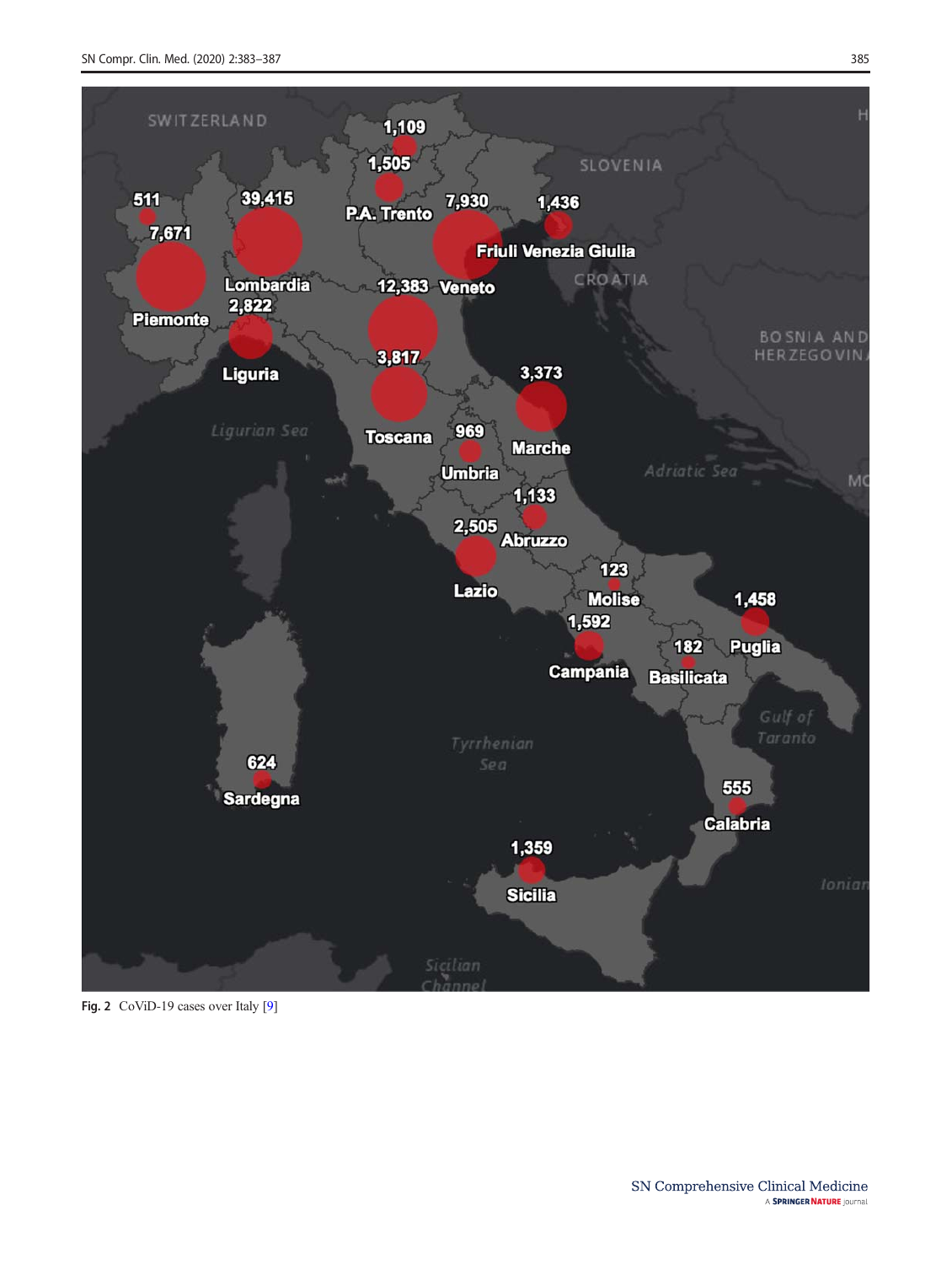<span id="page-3-0"></span>

Fig. 3 Nitrogen dioxide emissions in mainland China [\[10](#page-4-0)]



Fig. 4 Mainland China and CoViD-19 cases [\[11](#page-4-0)]